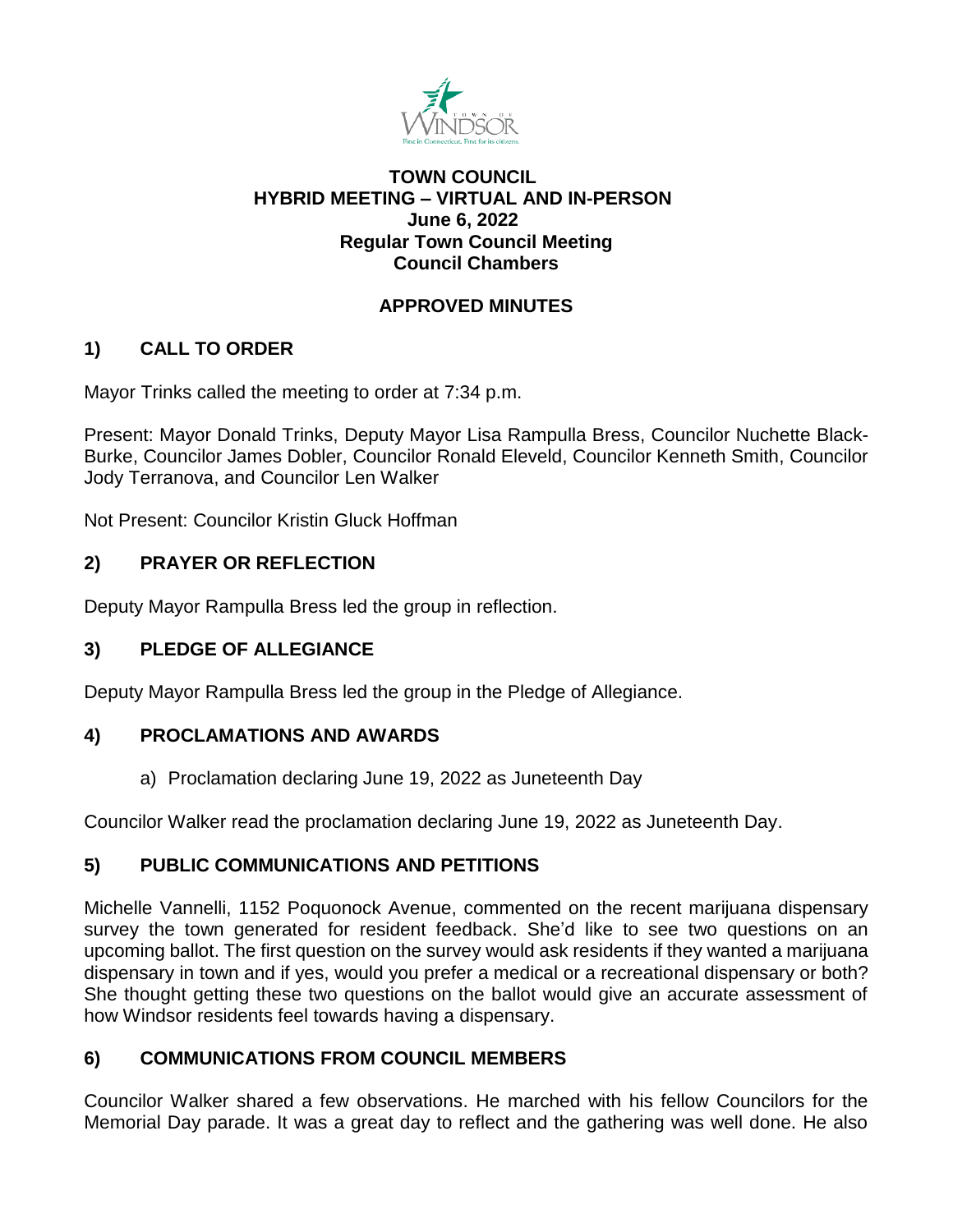spoke about the marijuana dispensary survey and felt that the survey was slanted to some extent. He wanted to be sure that residents' voices are heard on this issue.

Councilor Dobler stated that it was an honor to walk with the Councilors and that it was a wonderful day.

Councilor Eleveld agreed with fellow Councilors on the Memorial Day parade. He also received several emails and phone calls regarding the survey. He also mentioned that he had the opportunity to go to the beginning of the high school graduation at the Bushnell. He congratulated the class of 2022.

Councilor Terranova extended her congratulations to the graduating high school class of 2022. She stated how very proud of them she is and wished them the best of luck in the future.

Councilor Smith agreed with everything Councilor Walker and other Councilors said about the Memorial Day observance ceremonies.

Deputy Mayor Rampulla Bress stated that she was there at the Memorial Day observance and agreed that it was beautifully done. She thanked Town Manager Souza and town staff. She asked if in the future if there could be a place on the town green where veterans could stand together so they could be recognized as a whole. She also said there is so much going on in Windsor and she encouraged everyone to go to the town's website and Facebook page. Coming up is Windsor's Historical Society House Tour, Juneteenth celebrations and this Thursday is Trucks, Traffic and Trash at town hall. At the Windsor Art's Center, they have a LGBTQ exhibit this month called "Acceptance Through the Ages" and she gave a shout out to the LGBTQ+ members in our community and honored them for pride month.

Mayor Trinks stated he had the opportunity to attend a sendoff event at Bradley Air National Guard base. It was a beautiful event and wished them all well and hoped all 150 of them come back when their tour is over. He also attended this month's Police Cadets meeting. He stated that it is extraordinary how many events these young people go to and attend. He said they provide a great service for all of us in town.

## **7) REPORT OF APPOINTED BOARDS AND COMMISSIONS**

a) Board of Education

There was no verbal report given. A hard copy of the report was given to the Town Council prior to the meeting which was as follows:

● This evening, Windsor High School Class of 2022 is graduating. Araya Miller is the Valedictorian for the Windsor High School Class of 2022. Araya will attend Yale University in the fall and plans to major in Political Science. Taylor Falotico is the Salutatorian for the Windsor High School Class of 2022. Taylor will attend Bates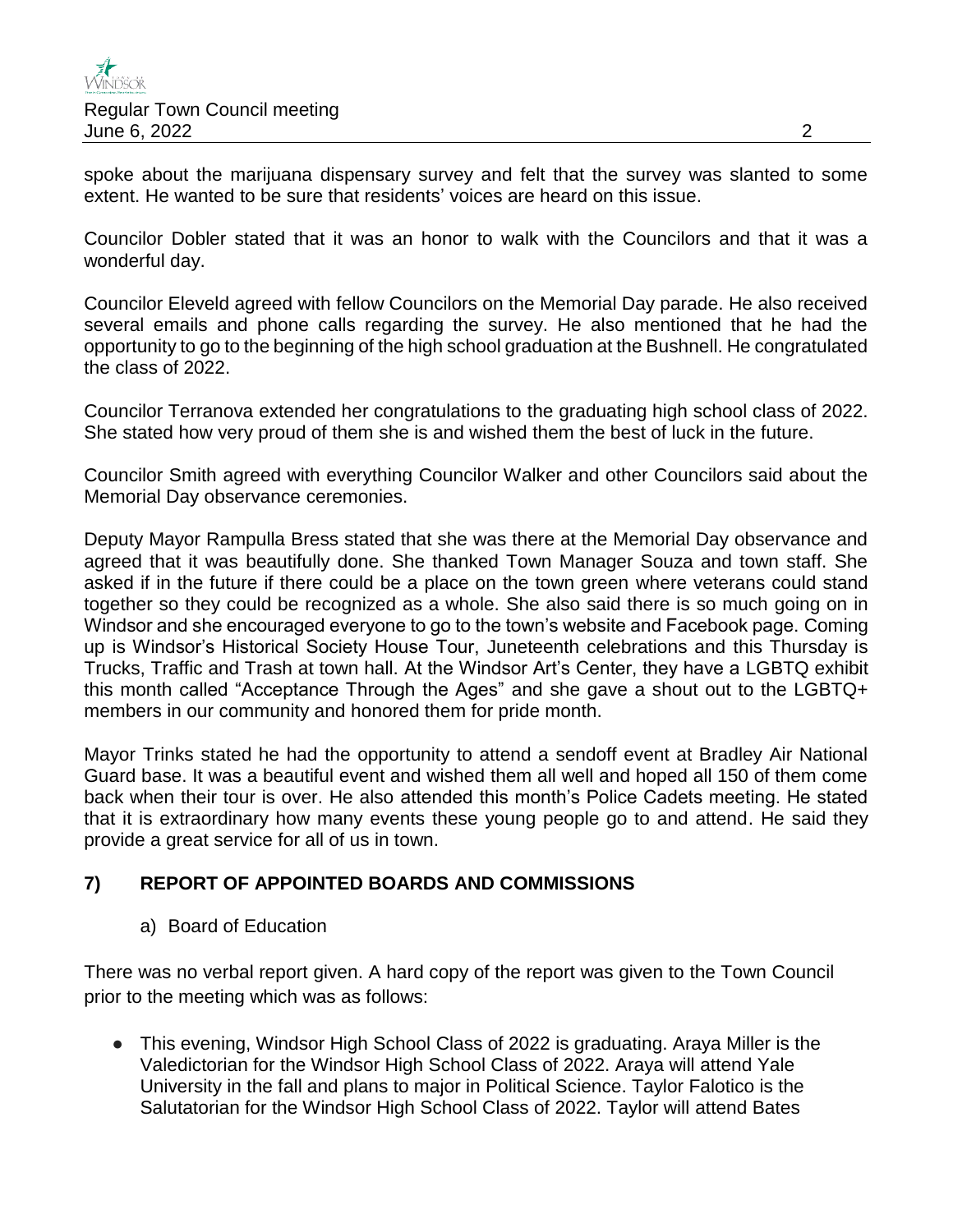College in the fall and plans to double major in Biology and Neuroscience. Taylor also served as the BOE student representative for the fall of 2021.

• On Tuesday, May 31, 2022, the Windsor Board of Education voted to appoint Mr. Breon Parker as the new principal for Windsor High School (WHS). Mr. Parker's professional experience as an educator has spanned over 17 years. Mr. Parker began his career in 2005 as a special education teacher, and in 2011, became an assistant principal within the Springfield, Massachusetts Public Schools. In 2017, the district welcomed Mr. Parker as an assistant principal at Windsor High School. Shortly thereafter, he and his family chose to move to Windsor, CT to become part of the town and school community. He has served as the WHS interim principal throughout the 2021-2022 school year.

Mr. Parker attended the University of Massachusetts Amherst, where he earned his Bachelor's in Educational Studies with a minor in African American Studies; his Master's in Educational Administration with a minor in Educational Policy Research and Administration; and is currently finishing his last semester of his Doctoral Program at the University of Hartford. Congratulations to Mr. Parker!

- A big thank you to our community scholarship sponsors. This year, more than \$130,000 was given to our graduating seniors at the Senior Scholarship and Awards Night on June 2.
- Congratulations to this year's Educator of the Year, Carrie Canoni, Poquonock School, and Paraeducator of the Year, Beth O'Shea, Oliver Ellsworth School. Ms. Canoni has been teaching for 25 years, 17 at Windsor Public Schools and 9 in her current position of STEM Coach. Ms. O'Shea has been with Windsor Public Schools for 21 years, 15 years as a paraeducator and in her current position for 7 years.
- Our Connecticut Association of Boards of Education (CABE) Student Award Recipients for 2021-2022 are Breon Parker, Jr. and Emma Butterick, Windsor High School and Maget-Ami Niang and James Wong, Sage Park Middle Schools. These outstanding students are selected for their exemplary leadership qualities as defined by a list of criteria developed by the CABE Board of Directors. The students were recognized at the May 17, 2022 BOE meeting.
- The WHS Juried Art and Fashion Show took place on May 18, 2022. The following students will receive \$150 each for their work, chosen as this year's purchase prizes. They are: Board of Education Purchase Prize to Ainsley Sasportas for "Counting Sheep"; Superintendent's Choice Purchase Prize to Aminah Aitazzi for "Woman", to Sage-Marie Desrosiers for "Solidarity"; and WHS Purchase Prize to Subha Kammili for "Start of Journey". Artwork will be framed and displayed at L.P. Wilson and WHS.
- The WPS Summer Reading program will soon be underway for students in all schools. Families and community members may visit the district website to view more information.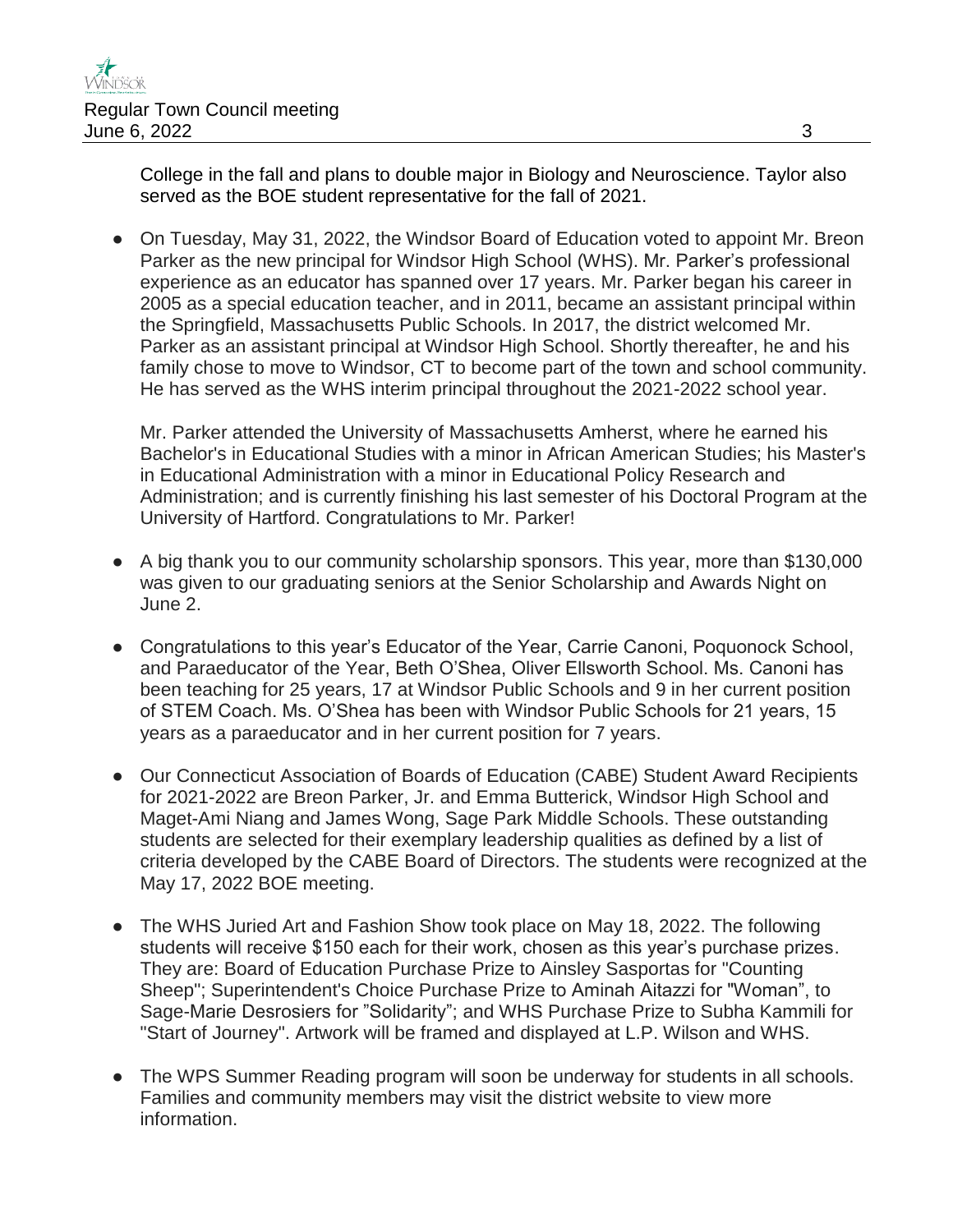- The last day of school for students Pre-K to Grade 11 is Monday, June 13, 2022 (early dismissal).
- The Board of Education will hold its last regular meeting of the 2021-2022 school year on Tuesday, June 21, 2022 at 7 p.m. in the Board Room at L.P. Wilson. The WHS Art Purchase Prize recipients will be honored that evening.
- b) Hartford Area Cable Television Advisory Council (HACTAC)

HACTAC Member, David Raney, stated that HACTAC is a volunteer board mandated by the State legislature whose mission is to advocate the best possible service for cable television customers within the six town Hartford franchise area which includes Bloomfield, Hartford, East Hartford, West Hartford, Simsbury and Windsor and to support the services of education and governmental access. The Council meets regularly to discuss with the providers items such as franchise renewal, service changes in addition to customer preferences and complaints. Each town has two members on the Council. Mr. Raney introduced Charles Jackson who is also on the Council representing Windsor and is their Treasurer. Both Mr. Raney and Mr. Jackson are on the WIN-TV board as well. During COVID, the Council went from meeting monthly to bimonthly and moved to Zoom only. Mr. Raney shared Hartford's website [www.hactac.org](http://www.hactac.org/) which identifies enabling legislation, bylaws, minutes and agendas and ways for people to submit questions or suggestions.

Mr. Jackson stated that they need to hear from citizens on how they get their TV and cable. The definition of cable has changed but not legislatively. When it comes to funding, if you don't have a cable box, you are not being counted and funds aren't going to the cable access stations.

Councilor Walker asked with the reduction of people who aren't using cable services for their TV, how does HACTAC help push our government meetings if they don't have cable. Mr. Jackson responded that the town has addressed that by making meetings available on the town's website. He stated that they really need people to talk to them and hear from them.

Deputy Mayor Rampulla Bress thanked them for their report and information. She remembered that there was a discount for older people and those with a limited income. She asked if there were discounted services for those that might need it. Mr. Jackson stated that before COVID there was a program. Comcast was pushing for extremely discounted services. He wasn't sure if it included cable. It was primarily for students and those on assistance. There was also a rebate for purchasing computers. He stated that residents would need to inquire through their cable company to learn about discounted services.

Jenny Horan, Executive Director of Windsor Community Television (WIN-TV), gave a report. She reported that they are located at the L.P. Wilson community center and are celebrating their  $40<sup>th</sup>$  anniversary this year. Their mission continues to be to protect and increase the freedom of expression, to provide local government transparency, to inform the community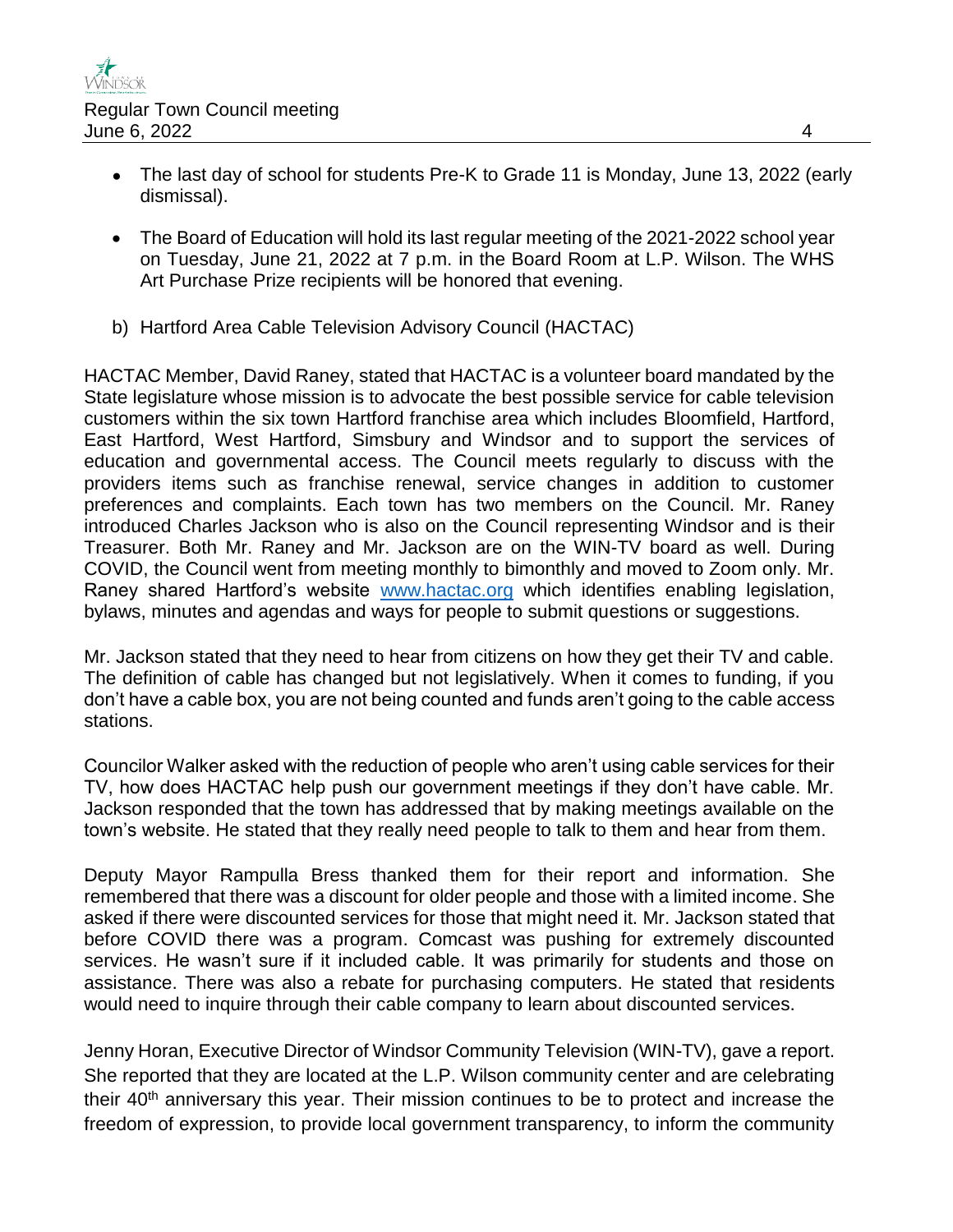of important and relevant resources available, to build communication and understanding between neighbors and to provide free training and equipment for our residents to express their constitutional right to freedom of speech. There are three channels: access, education and government which all run 24 hours a day on Comcast and Frontier channels. She gave a list of programs and classes they have provided over the last year.

Ms. Horan stated they are funded primarily by the cable companies. They are a small staff with no full-time employees. The continued loss in funds from the cable companies makes fulfilling their mission a challenge. She thanked the town for their continued support and for providing information during the pandemic of available recovery resources.

Councilor Eleveld stated that they provide a great service and that he is thankful for it. He asked if the Board of Education meetings could be included on the town's website. Ms. Horan stated that would be a decision for the town and the Board of Education to make. He also stated that he recently watched a Board of Education meeting and he wasn't able to hear any of the presenters or questions. Ms. Horan stated that she is aware of the meeting that he mentioned. There was a lack of microphones that evening and people don't always realize how important it is for them to speak into the microphones for everyone to hear. It is a learning process.

Deputy Mayor Rampulla Bress thanked Ms. Horan for all the contributions she's made to the community and for all the opportunities that have been given to students over the years.

Councilor Dobler asked if Ms. Horan had any basic numbers over the last 5 years of the percentage the funding has gone down. Ms. Horan stated that this year alone they are down by about \$6,000 which is a lot. They get about \$68,000 per year from the cable companies. It has been consistent over the last few years that they lose about \$2,000-\$4,000 every year. Councilor Dobler suggested that they have been losing about 5% every year and Ms. Horan agreed.

Councilor Walker thanked Ms. Horan for all she has done and encouraged her to talk with Town Manager Souza to see if the town can do anything to help with funding.

Deputy Mayor Rampulla Bress reminded everyone that they can support WIN-TV by signing up on Amazon Smile where a portion of their purchases could be donated to WIN-TV.

## **8) TOWN MANAGER'S REPORT**

### **Community Investment Fund Grant Program**

The State of Connecticut recently issued a Notice of Funding availability for their new Community Investment Fund Grant program. This competitive grant program is made available to approximately 55 municipalities that meet certain criteria as either a Public Investment Community or their school district is designated as an Alliance District. Grant applications are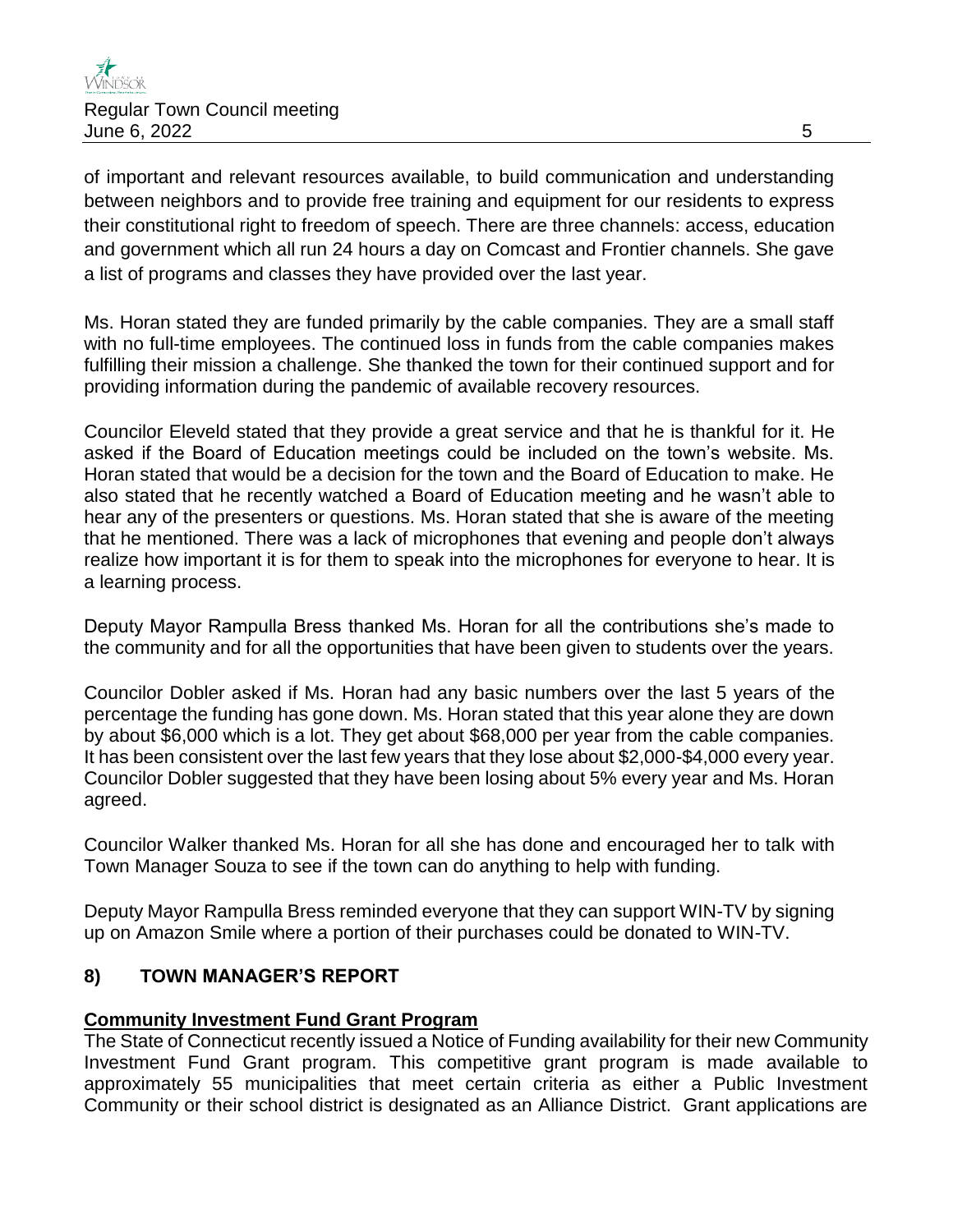

to be submitted by no later than July 25th. Staff and I are reviewing the program guidelines and will be evaluating which projects or programs might compete well.

### **State Law Concerning Financial Incentives for Data Centers**

In 2021, the General Assembly adopted legislation that provides for state and local tax incentives for data center facilities based on the level of overall investment in a 5 year period. Current law calls for a locality to provide local tax incentives through a negotiated 'host community' agreement if over \$200 M in investment is made in real or personal property over a 5 year period. Staff has begun to do more in depth research on the adopted law as we have recently fielded inquiries from developers and entities interested in data center development or investment. A 'host community" agreement would need to be considered and acted upon by the Town Council.

### **Unregistered and Junk Car Enforcement**

We have increased enforcement of the town's Abandoned, Inoperable and Unregistered Vehicle ordinance. (Article VI). Currently we have 2 individuals working part-time to gain compliance. They have identified multiple locations across town where there appears to be violations of the ordinance provisions. Staff is in the process of making contact with the property owners to gain compliance. Per the ordinance, residents may apply for a temporary storage permit to keep the vehicle stored outside of an enclosed structure.

### **Juneteenth Celebrations**

Windsor and Bloomfield are partnering to present numerous Juneteenth celebrations of Freedom Day. On Saturday, June 18<sup>th</sup> there will be two events taking place to honor Juneteenth.

- The first event will take place at the **Wilson Branch Library from 10:30 a.m. to 12:30 p.m.**  The event will include a libation and African Drum & Dance performance, student performances, mask making, indoor activities for smaller children, vendor tables, snacks and more! This event is outdoors. Bring your own lawn chairs or blankets.
- The second event will be the **Juneteenth Community Parade** which will start at 11:00 AM from First Cathedral Church in Bloomfield and will march to the Blue Hills Fire Department in Bloomfield. If you'd like to be in the parade, please go to the town website at [www.townofwindsorct.com](http://www.townofwindsorct.com/) to fill out an entry form and to get more information on the event.

On Sunday, June 19<sup>th</sup> there will be three events to celebrate Juneteenth.

- The first will be a **Community Church Service** at 10:00 AM at Hopewell Baptist Church with Reverend Dr. David Massey.
- The second event will be a **Picnic on the Windsor Town Green** from 1:00 PM 4:00 PM. There will be entertainment, music, dancing and food. Lots of fun for everyone! To have a booth on the Town Green, please click on the following link and scroll down until you see this event. Instructions will be on the page. <https://lp.constantcontactpages.com/cu/U2idx1D>
- The third event will be a **Bloomfield Community Cookout** that will be held from 2:00 PM 6:00 PM at the Blue Hills Fire Department, 1021 Blue Hills Avenue, Bloomfield. This will be another great opportunity to enjoy a day outside with the family. There will be various entertainment, music, kid's activities and a food truck!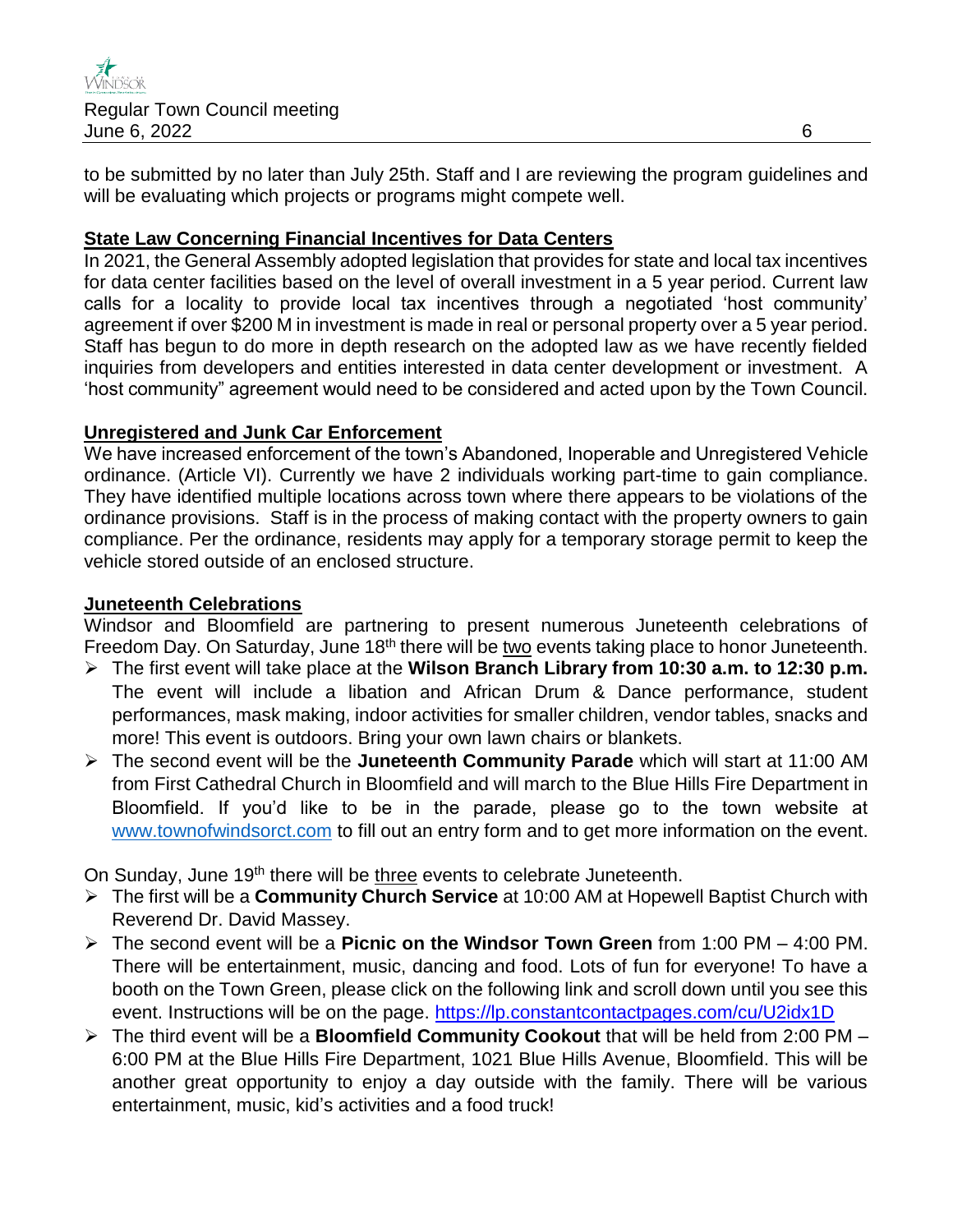#### **Juneteenth Black History Jeopardy**

Back once again is the famous Black History Jeopardy event on June 17<sup>th</sup> from 6:30 PM to 8:30 PM at town hall in the Council Chambers. Hosts of the event will include the Honorable Kevin Washington and Kevin Booker, Jr. This will be a fun spirited game amongst teams. Just think, if you win, you get bragging rights! There are currently 4 spots left. To register as a team, please go to:<https://lp.constantcontactpages.com/su/3KGyX5v> .

### **38th Annual Chamber of Commerce Auction**

It's that time of the year. The annual Chamber of Commerce auction will be happening on June 10, 2022 from 6:00 PM – 9:00 PM at the Mill Brook Clubhouse, 147 Pigeon Hill Road. This event will be in-person and we'll be bringing back fun with a celebration of the 1980's. So be sure to bring your mullets, teased perms, and spandex leggings to the event. This year's auction proceeds will benefit the Shad Derby Festival and the Windsor Chamber of Commerce. Tickets are \$50 per person, or buy two for \$95. Buy your tickets soon at [windsor2022.givesmart.com](https://windsor2022.givesmart.com/) or call 860-688-5165 for more information.

### **'AAA' Credit Rating Reaffirmed**

The town's AAA credit rating has been reaffirmed by Standard and Poor. This is the highest rating a municipality can attain. S&P stated that the rating and stable outlook reflects the town's:

- Stable tax base
- Strong management practices supported by a strong institutional framework
- Consistent surpluses which continue to support very strong fund balances; and
- Low carrying charges with predictable debt plans offset by rapid amortization, and limited pension pressures

This 'AAA" rating should help the town obtain competitive interest rates as we prepare to borrow approximately \$6.7M in bonds later this week.

Councilor Dobler asked about the unregistered vehicles. Would that include boats and trailers? He noted that he had seen some RVs that haven't moved for years and he assumed they are not registered. Town Manager Souza stated that he would have to look specifically at the ordinance but he believed the ordinance relates to motorized vehicles. We do have zoning regulations for placement of RVs, trailers and boats. If they do have concerns with that they can contact our building and zoning enforcement official.

Deputy Mayor Rampulla Bress congratulated Town Manager Souza and the staff on the AAA rating.

Councilor Eleveld asked if there would be the ability for town staff to see if the registration matches the car. Town Manager Souza stated yes, they do.

Mayor Trinks mentioned that during budget workshops Chief Lewis from the Fire Department had said there was a bill floating around the capital about reimbursement for state road call outs,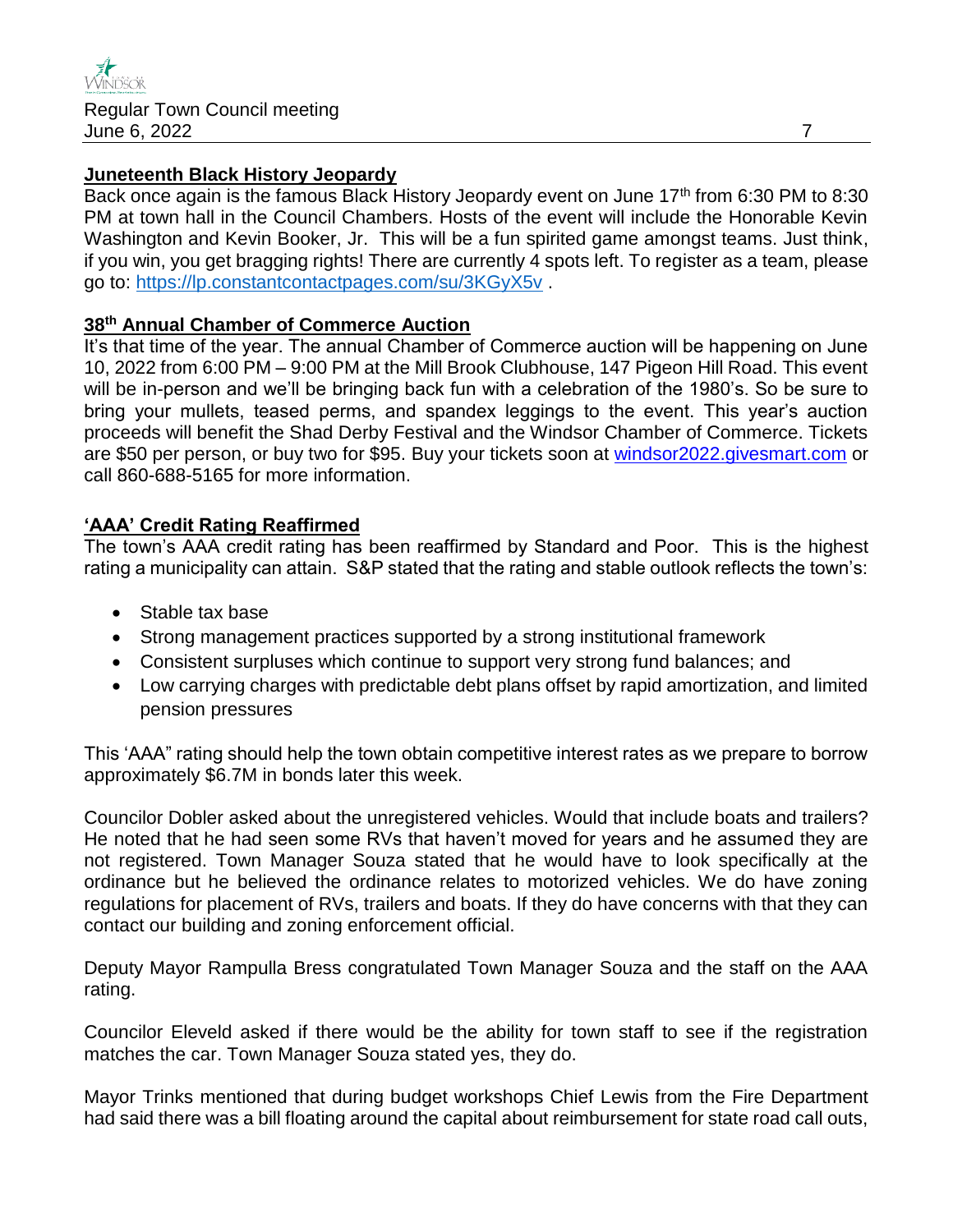

did that go anywhere? Town Manager Souza stated that he believed that legislation did get passed by the general assembly. It is a relatively small amount of dollars and he believed it was just for the Fire Department response and not for EMS. If his recollection is in error, he will let Council know.

### **9) REPORTS OF STANDING COMMITTEES**

Town Improvements Committee – Councilor Dobler – None

Finance Committee – Councilor Terranova reported that the Finance Committee met a couple of weeks ago. They reviewed the TIF policy which is on the agenda this evening. They also discussed the Fund Balance Policy and will bring that forward at a future Council meeting. The Committee did a little bit of work on the Tax Abatement Policy but they have more work to do until it is ready to bring back to the Council. They are meeting next week to review the end of year financials.

Personnel Committee – Deputy Mayor Rampulla Bress reported the Committee will meet next on June 29 at 5:30 p.m. They will be interviewing some candidates and looking for input from the community on the Council on the Arts. There are a few openings on boards and commissions and if anyone is interested in volunteering, go to the town's website and fill out an application.

#### **10) ORDINANCES** – None

### **11) UNFINISHED BUSINESS**

a) Approve Tax Increment Finance Policy

MOVED by Deputy Mayor Rampulla Bress, seconded by Councilor Terranova, to approve the attached Tax Increment Financing Policy as presented.

Councilor Terranova gave an overview of the Policy.

The Tax Increment Financing (TIF) can be a useful tool to catalyze economic development. It uses anticipated future increases in property tax revenues to generate incremental tax revenues from a specific development project or projects across a designated district to help pay for current costs associated with development or enhancements to the district. These can be public and/or private costs. He stated the proposed TIF Policy was presented to the Town Council at its March 21, 2022 meeting and was referred to the Finance Committee for review. The Finance Committee provided feedback on the proposed policy update at its May 23, 2022 meeting. Based on committee input, the proposed policy has been adjusted.

The Finance Committee discussed several elements of the proposed TIF Policy during its meeting including: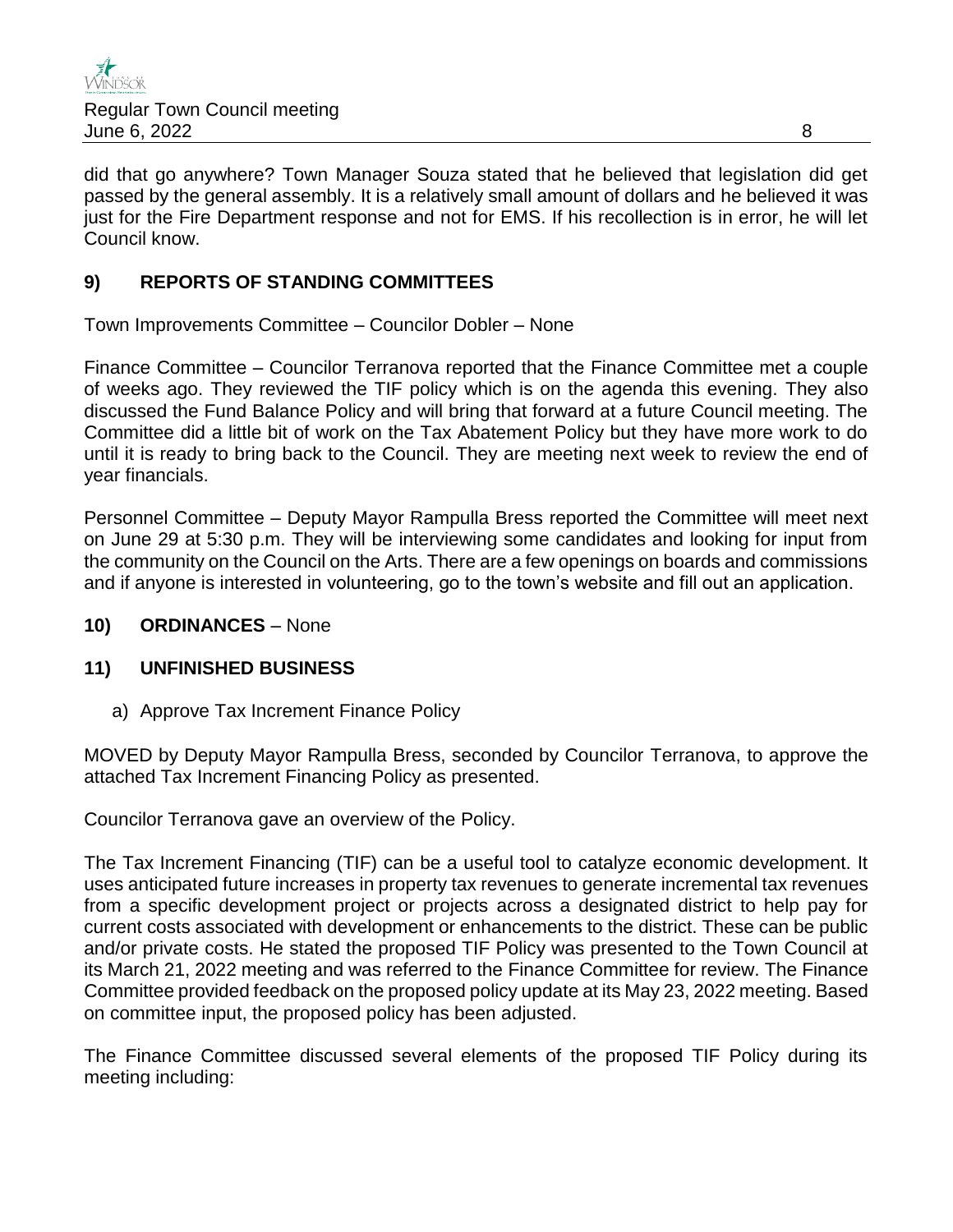### *Determining District Terms*

Towns can establish TIF districts for up to 50 years but most communities that have designated districts have chosen periods of 20 or 30 years. The Finance Committee concurred with the Policy recommendation for terms up to 20 years with the ability of the Town Council to extend the term should there be a continued benefit from the District(s).

### *Determining Percent of Capture*

Another consideration for communities is what percentage of Incremental Revenue will be captured for use within the TIF district. Communities that have designated districts have chosen between 50 and 100 percent capture. As the overall physical condition and market strength of the district can help inform what percentage of capture is most appropriate, the Finance Committee concurred that the percentage of capture would be determined as each TIF District Master Plan is approved.

### *TIF Advisory Committee*

State law recommends, but does not require, a TIF Advisory Committee. The Policy calls for the Economic Development Commission to be charged with advising the Town Council and Town Manager on the creation and implementation of the District Master Plans. It was recommended by the Finance Committee to incorporate language into the Policy that the EDC would seek input from town staff, as well as residents within proposed or approved districts, in developing their recommendations.

### *Consideration of Credit Enhancement Agreements* (CEAs)

CEAs are a mechanism for providing assistance to property owners or developers undertaking development projects in the TIF District. A CEA is a contractual agreement between the Town and Applicant that allows the Town to provide reimbursements of future incremental property tax revenues to the Applicant in exchange for development expenses incurred by the owners/developers for their project.

The Policy allows for CEAs to be up to the full term of the district and up to 100% of the TIF revenue produced from the particular property. This is in keeping with what other communities that have adopted TIF districts have done to date and was acceptable to the Finance Committee. When considering an application for a CEA, the Finance Committee also was in favor of requiring a minimum investment of five hundred thousand dollars (\$500,000) in development costs and a minimum applicant equity contribution of ten percent (10%) of the project.

It was recommended that the Finance Committee should have the opportunity to review applications for new TIF districts, as well as CEAs. The language to that effect was incorporated into the Policy.

Councilor Eleveld stated that when looking at the red-lined document, he sees very few real changes to this document. He asked what were the State mandated changes, if any. Town Manager Souza stated that the red-lined document in the agenda packet is an entirely reformatted and new policy based upon the 2015 state law. The town's existing policy was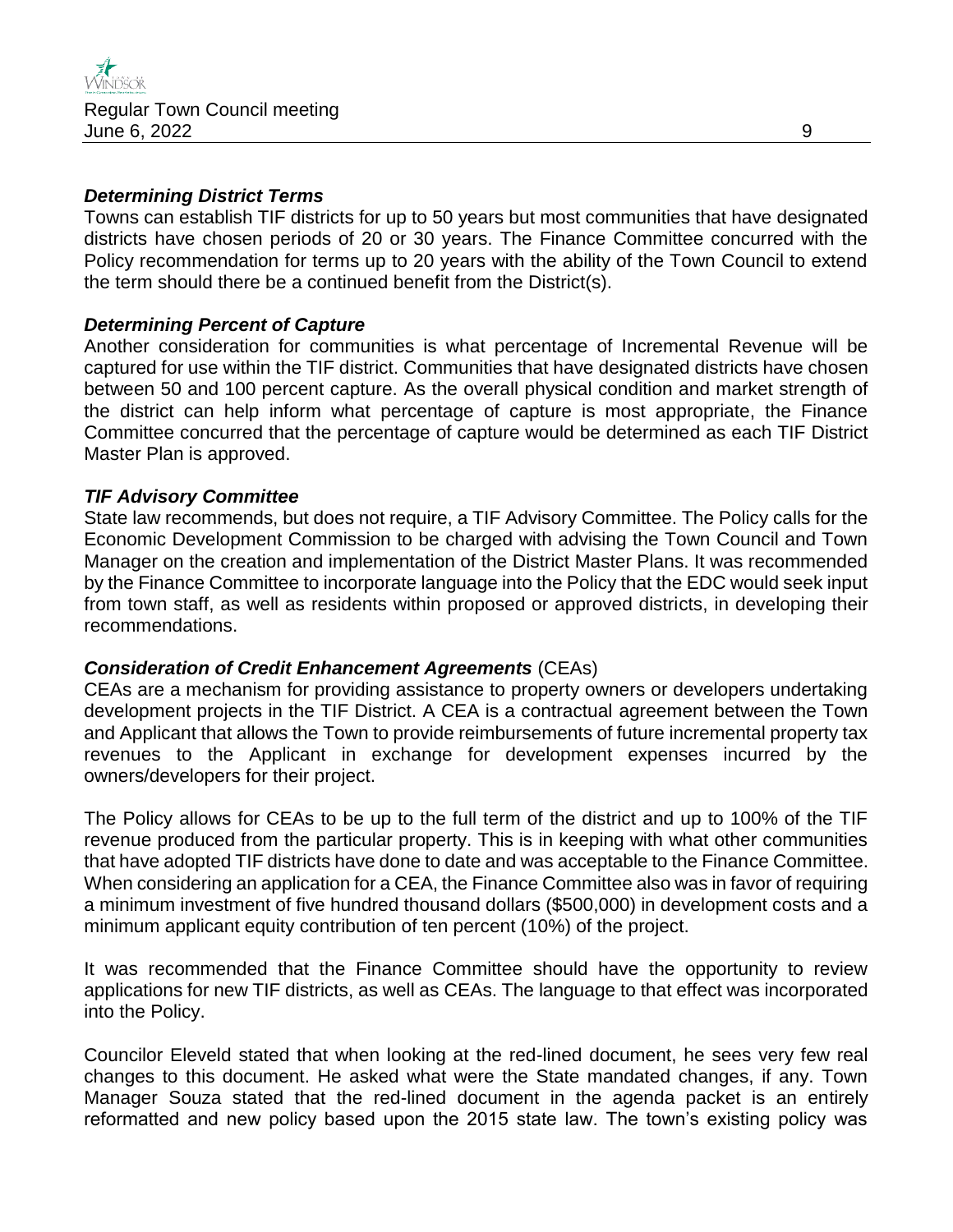

created in 2002/2004 and was geared more towards using town dollars and revenues to advance a project. He stated that what is before Council this evening is a comprehensive re-write based upon the 2015 state law which modernized the enabling legislation. The red-lined document before Council are suggested edits from the Finance Committee.

Councilor Terranova added that the original policy was presented by Patrick McMahon earlier in March and was included in that agenda packet along with the new policy.

Deputy Mayor Rampulla Bress thanked the town for putting in the additions that were spoken about, especially the multi-family housing provision and the green technology as criteria. She stated she would be more comfortable if we had a citizen on the Advisory Committee when the TIF is created. She thought it was important to get buy in from the community and to make sure someone who is passionate in that particular TIF district, and who's not related to the EDC as it stands, be included on the Committee. She asked the Council to consider an idea the Finance Committee had that when a TIF district is about to be created, to invite a person or business owner from that district to attend a meeting.

Councilor Dobler stated that the Finance Committee is spot on and that we need to have the most flexibility as possible. One TIF district is going to be different than the next one. He thought that if we had the opportunity to address citizen perception, then we should explore it and what that would look like to address it.

Councilor Terranova stated she thought it would be beneficial to include an additional representative on the Committee to help address some of the feedback and perception Councilor Dobler mentioned. It would show that the Council has heard citizens. It will also make them feel like they are a part of something rather than having something done to them, which is language Council has heard from citizens. She thought this would go a long way in really showing inclusivity which is something we have really been trying to do. Council would need to figure out how to add that person. She suggested putting a call out to those living in a particular area and citizens could submit their names to the Town Manager since he appoints EDC folks to begin with. She stated if Council was in agreement, then they could work on changing the language in the Policy.

Councilor Smith agreed with the concept, but who would the appointing authority be and how would it be determined who is on the Commission if there was more than one applicant.

Councilor Terranova stated that Council could decide if it would fall to the Town Manager because he appoints the other members or they could say it would fall to Council.

Councilor Eleveld stated the purpose of the Committee would solely be for the advisement to the TIF district, however long that would take, and then they would disband. He also presumed that Council would not preclude someone who has an interest in multiple areas. He asked if his summary was correct.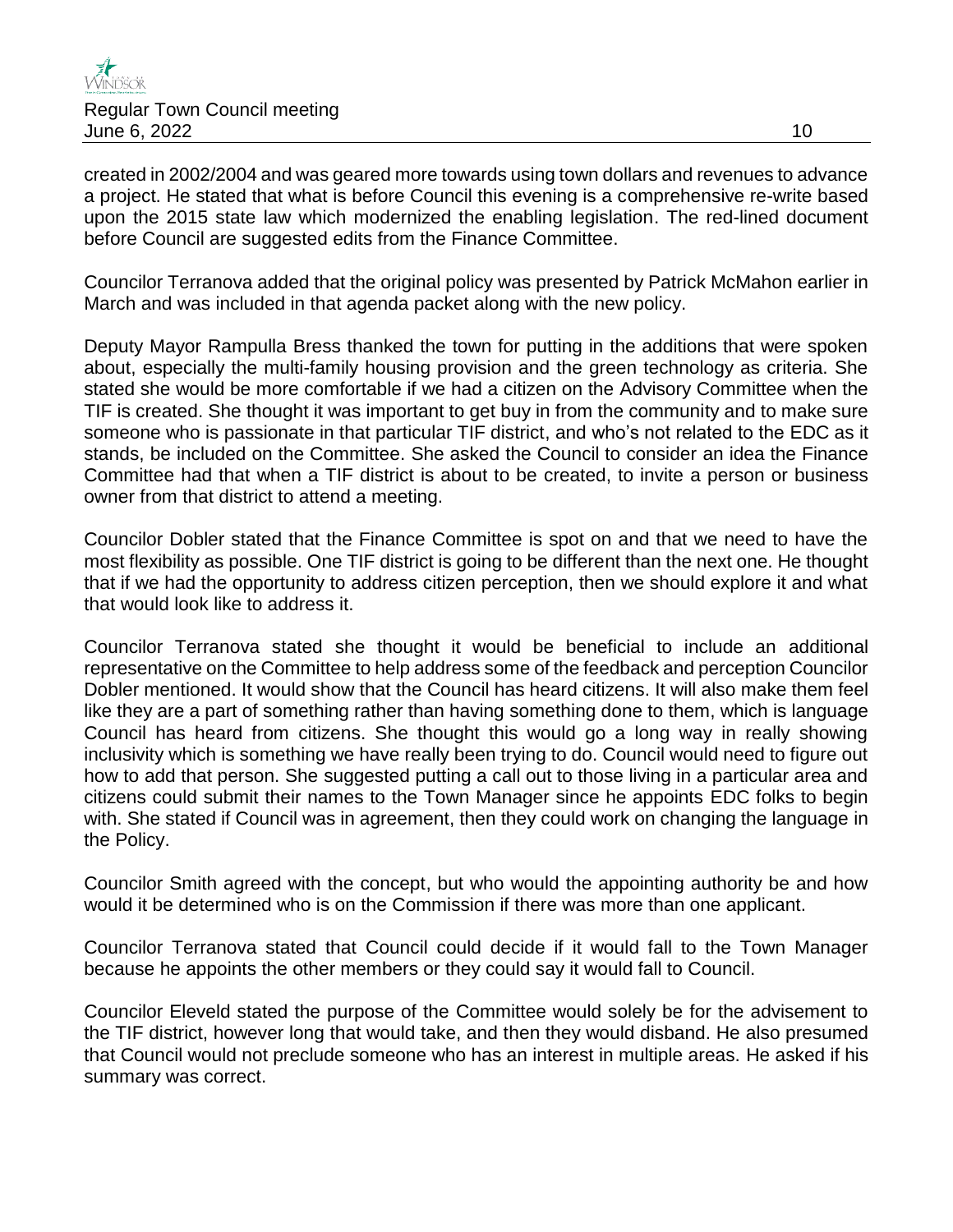

Councilor Terranova responded that the advisory committee would be the length of the district term because it also includes recommending how to spend that revenue so it could be 20 years. It wouldn't necessarily be the same individual for the whole life of it, but someone that would be representative of the community. She responded to the second part of Councilor Eleveld's question by stating she didn't think we'd want the same person in multiple districts if they didn't have some connection to the district.

Councilor Eleveld stated that we would be looking for someone who has a nexus to the district. Councilor Terranova said yes.

Councilor Eleveld asked if it would just be one person. What if three people showed up? Councilor Terranova said that it is open for discussion. We know how hard it is to find volunteers, but we would want at least one person to participate and vote in the meeting which is really the goal.

Deputy Mayor Rampulla Bress shared that the EDC has a variety of people and representatives on it. They are a good commission. She stated that what we saw in other communities was when they did the TIF Advisory Board there was a smorgasbord of types of advisory boards. The Finance Committee primarily felt the EDC was the place where we wanted this to be, but we really felt we were missing that one community representative who had a stake in it. That's why we came up with this compromise. We didn't feel like we needed to reconstitute a whole new advisory for every TIF.

Council Dobler stated that he wasn't in favor of stating that we always have to have a representative from the district. He liked having the flexibility to say that we want five in a district or maybe we don't want any in another district.

Councilor Walker asked if the Finance Committee discussed everything that we are discussing tonight. Councilor Terranova replied yes. He asked if the Committee is ready to move forward as he was unclear. Councilor Terranova stated that at the Finance Committee meeting, they decided that they wanted to include a citizen representative but in the Policy that is here tonight, the language is not that specific and says the Committee would seek input. She wanted to see if people thought that language was enough or would they like something more specific like what was discussed during the Finance Committee meeting.

Councilor Eleveld asked Town Manager Souza if Great Pond Village is the only TIF district currently in Windsor. Town Manager Souza stated that it is modeled after a TIF district. It was done through a special act of the legislature and so it has a different governing structure than what is before you this evening.

Councilor Eleveld stated that Great Pond has a commission and he asked if it would be possible to set up that kind of commission or body related to any TIF district that would come along. Town Manager Souza stated that it is a possibility. They would have different roles and responsibilities but you could create that advisory committee for each district. District 1 could be comprised of three members of the EDC, two or four residents/property owners, so there is a tremendous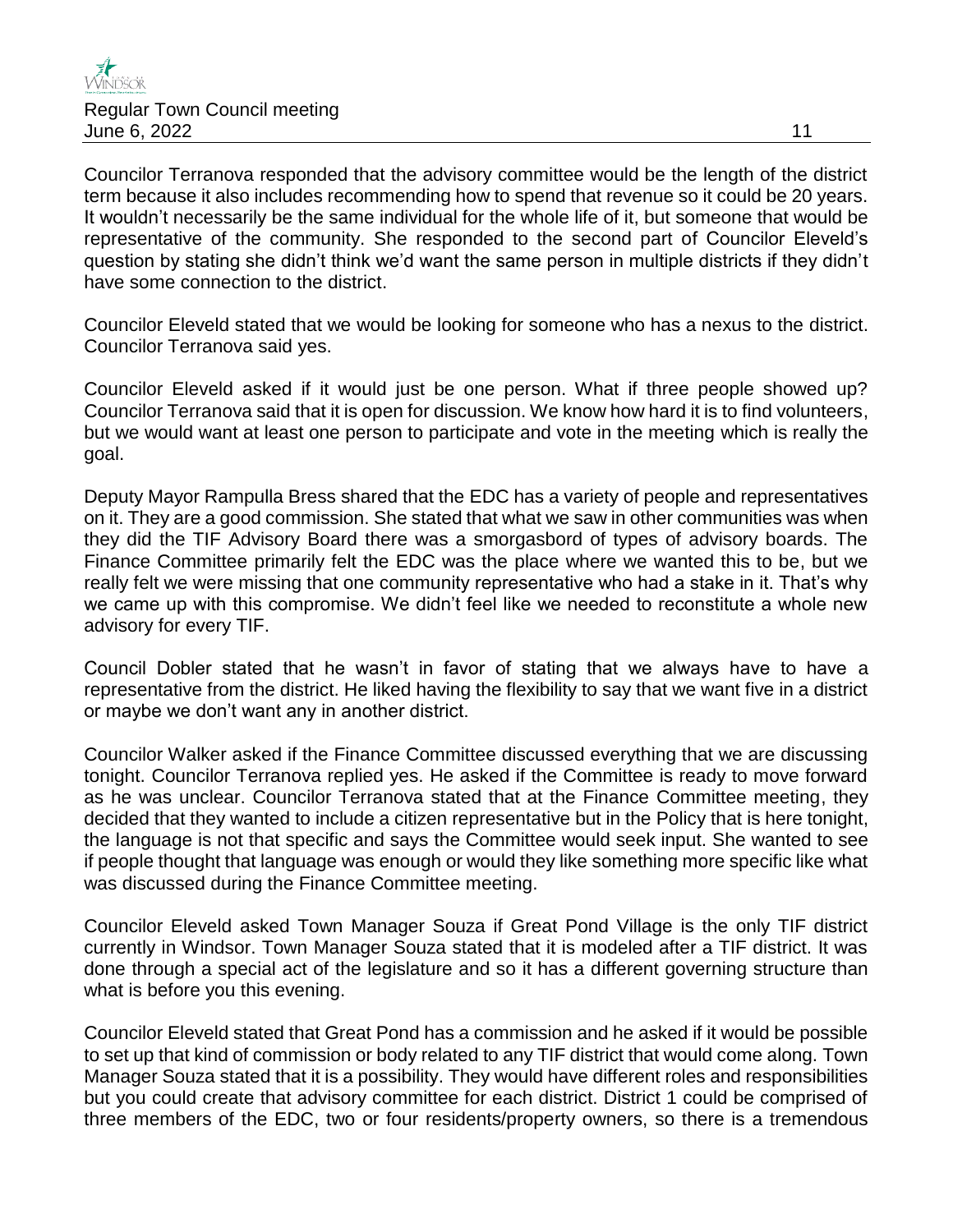

amount of flexibility by the State enabling legislation. It is a question for the Council to decide how to structure that input.

Councilor Eleveld said to take Town Center as an example. We have the Arthur Drug Plaza project that is being discussed and he recently was made aware that there is something going on with the old artery/Scranton dealership which is across from Jim's Pizza. Would we envision a singular commission to govern that whole area? Town Manager Souza stated yes. A town center TIF district would be larger than just one individual site or parcel although there is no prohibition in state law that says it has to be greater than one parcel.

Deputy Mayor Rampulla Bress stated that there was consensus on the Finance Committee that the EDC did have a variety of people who lived in different districts and expertise that would be important to this decision making. She didn't think there needed to be a new Advisory Committee for every TIF district. She thought we'd use the EDC as a base and we can expand as Councilor Dobler said or not, depending on the need.

Mayor Trinks asked if there was anything in the motion that needed to be changed before taking a vote.

Councilor Terranova stated the only piece that the Finance Committee was looking to change was the Advisory Committee section of the Policy. She proposed the following motion.

MOVED by Councilor Terranova, seconded by Deputy Mayor Rampulla Bress to amend the last sentence on page 3 under the "TIF Advisory Committee" header to read, "The EDC will solicit input from town staff, as well as residents and property owners within proposed or approved districts, including the opportunity for one or more citizen representatives with a connection to the district to be seated on the advisory committee during the development of its recommendations."

Motion Passed 8-0-0 (Gluck Hoffman absent)

### **12) NEW BUSINESS**

a) Approve Priority Redevelopment List

MOVED by Deputy Mayor Rampulla Bress, seconded by Councilor Eleveld, that the attached Priority Redevelopment Properties List as amended, to remove the former Roger Wolcott School property and to add the Windsor Center Plaza property, be adopted as presented.

Patrick McMahon, Economic Development Director, reported that in December of 2002, the Town Council adopted a Tax Increment Financing Policy as one tool to encourage the redevelopment of key vacant or underutilized properties. As part of that policy, the Council approved a Priority Redevelopment Properties List to provide guidance regarding which sites should be eligible for Tax Increment Finance assistance. In recommending the initial list, the Economic Development Commission included a statement of its purpose and procedures and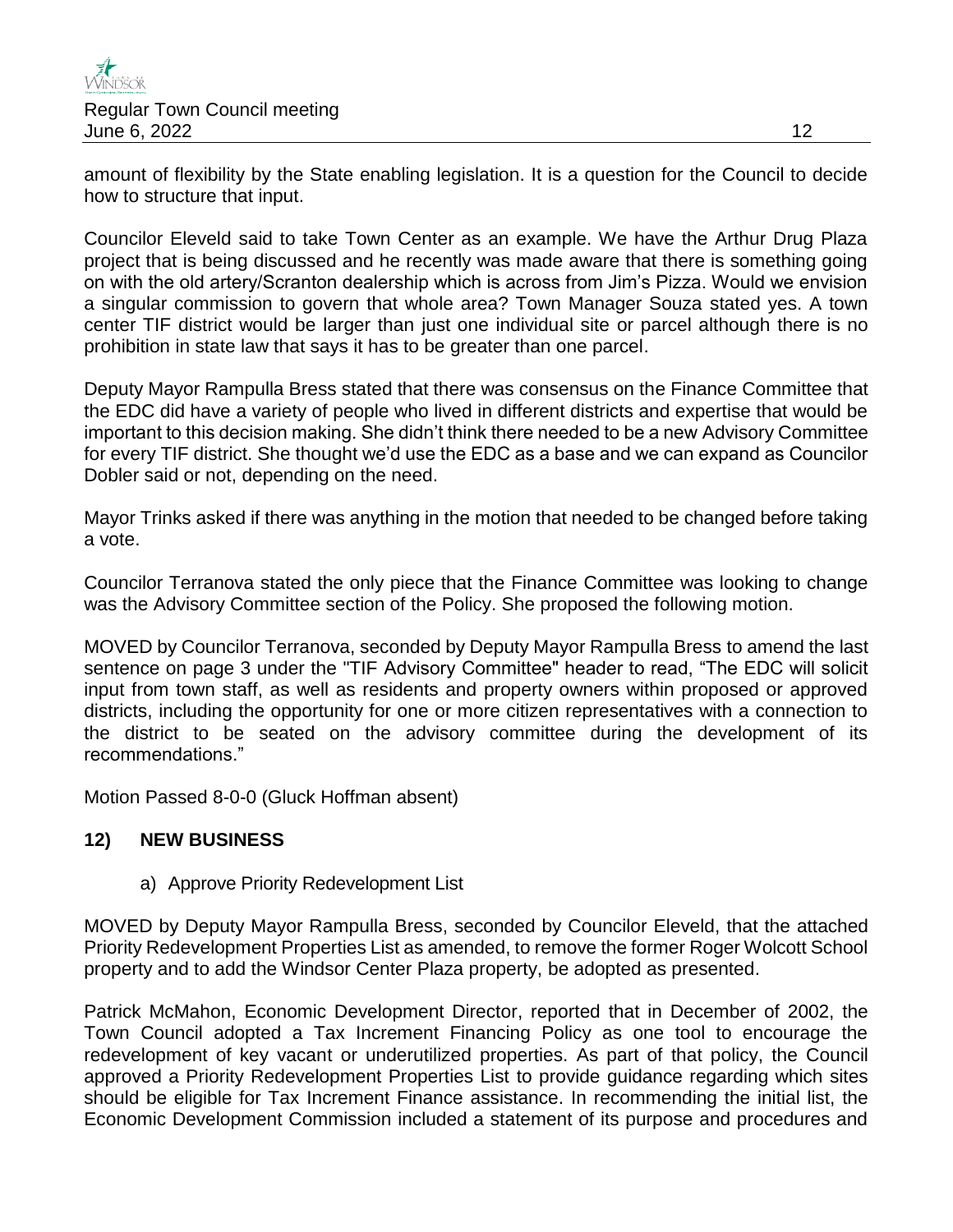

criteria for updating properties. One of these provisions states that the Commission should review the list annually and report its recommendations for additions or deletions to the Town Council. This does not preclude the list being amended more frequently than annually. Mr. McMahon stated the Economic Development Commission reviewed the Priority Redevelopment Properties List during a special meeting on February 2, 2022. A status report on each property was presented by staff and discussed by the Commission. A copy of the status report was distributed as part of the agenda packet. He stated following its review, the Commission voted to recommend that the former Roger Wolcott School property be deleted from the Priority Redevelopment Properties List due to its transfer to CREC.

Mr. McMahon shared that the Commission considered the addition of the Windsor Center Plaza in light of the criteria included in the Priority Redevelopment Properties Policy. The property meets a number of the criteria: the Plaza is very visible and located on heavily traveled roadways; there is an active redevelopment opportunity related to the site; the Windsor Center location and proximity to the train station provide potential multiplier effects; and the substantial costs to build new mixed-use structures, as well as demolish and/or renovate existing structures represent a major difficulty to redevelopment without assistance. Mr. McMahon stated that the Economic Development Commission recommends approval as presented.

Councilor Smith stated he could understand the development of brown fields or vacant lots but he didn't understand why a viable business is slated for this list. He asked Mr. McMahon to explain more in detail other than it is very visible. Mr. McMahon asked if he was referring to the Windsor Center Plaza property and Councilor Smith said yes, absolutely.

Mr. McMahon stated that whenever there is a major development, there is often different levels of financing that a developer has to look at. They have to look at the equity they are bringing to the table, any kind of clean up, construction costs, bank financing and grants and loans they can get. Often there is a gap in this day and age with construction costs and inflation rising. These projects will often not pencil out just on debt financing through a bank. There has to be some potential community participation by way of a tax agreement or identifying a grant through the State or federal funding sources. Those are the types of things that need to come into play to make these types of projects work. Bottom line is if the project doesn't pencil out, the project doesn't get done and you don't necessarily get the tax revenue being generated from that property. With Windsor Center Plaza, the intention is to build some new structures and move existing tenants forward into the front building. A few of the restaurants that exist today would remain on that site. He stated the businesses that are there are being listened to and heard and they are trying to work it into the overall program for that property.

Deputy Mayor Rampulla Bress asked Mr. McMahon to list a couple of the criteria that puts someone on this list. Mr. McMahon read the criteria from the Policy to the Council. She thanked him for that information.

Motion Passed 6-1-0 (Councilor Smith against, Councilor Black-Burke not present and Councilor Gluck Hoffman absent)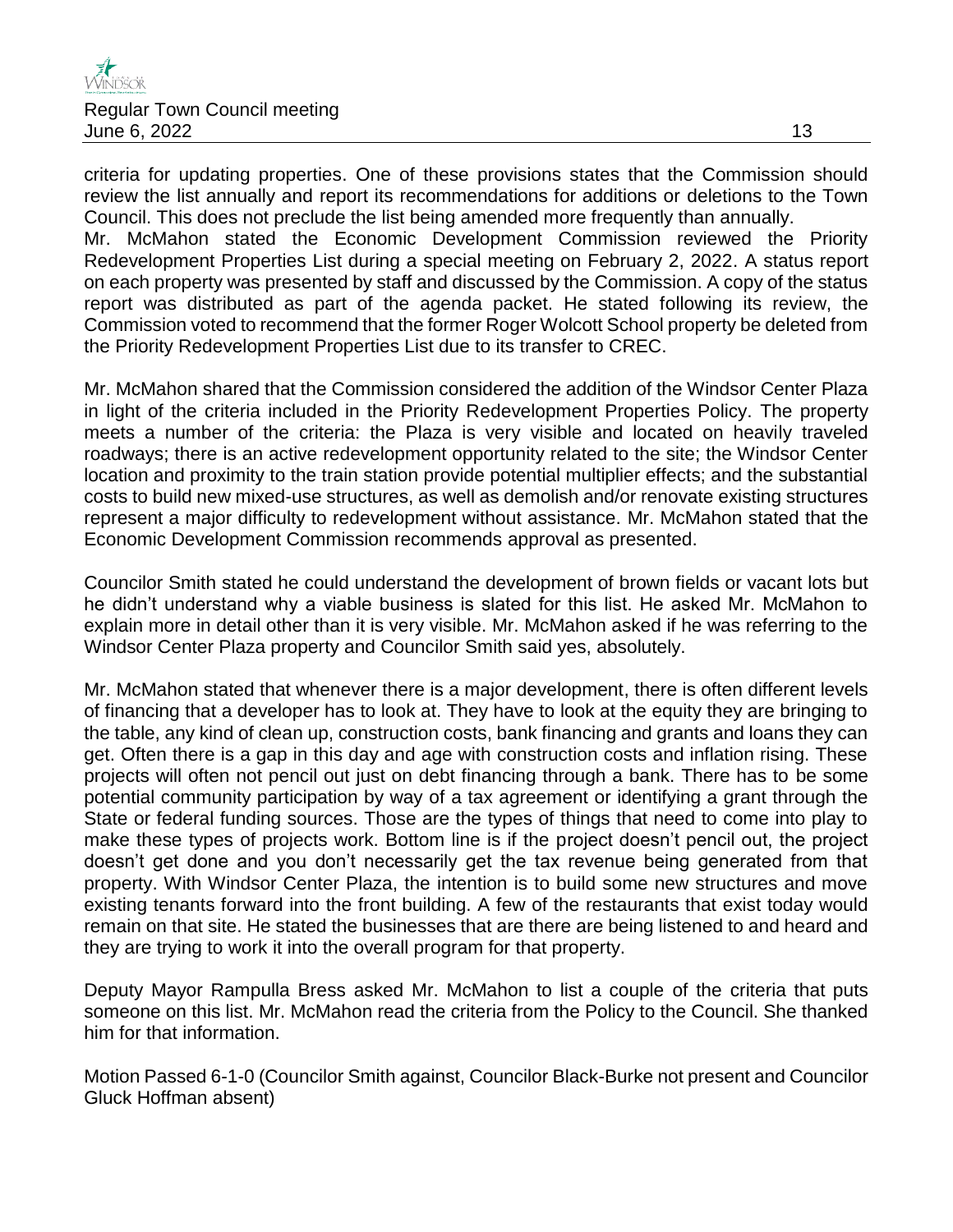

b) Approve applications for submittal under the Neighborhood Assistance Act Tax Credit Program

MOVED by Deputy Mayor Rampulla Bress, seconded by Councilor Dobler, that the attached resolution approving applications for participation in the 2022 Neighborhood Assistance Act Tax Credit Program administered by the Connecticut Department of Revenue Services be approved.

Flavia Rey de Castro, Community Development Specialist, reported that the Neighborhood Assistance Act (NAA) Tax Credit Program, established by the Connecticut General Assembly, offers non-profit and municipal organizations an opportunity to enhance their fundraising capabilities by offering tax credits to eligible corporations. Corporate donors receive a tax credit against their state corporate tax liability in an amount equal to 60% of their contributions or, in the event the proposed activity is an eligible energy conservation project, equal to 100% of their contribution. All applications are subject to approval by the local governing body, subsequent to a requisite public hearing to allow for public comment. Applications are ultimately reviewed by the Connecticut Department of Revenue Services as well.

Ms. Rey de Castro stated that the program has several statutory limitations, including the following:

- Businesses are limited to a tax credit of \$150,000 annually
- Non-profits may receive up to \$150,000 in contributions annually
- The minimum contribution on which a tax credit may be granted is \$250
- The program has a \$5,000,000 overall cap, which if exceeded, results in proration of approved donations.

She stated they have received the following applications this year:

| Applicant                                  | Request  | Activity                           |
|--------------------------------------------|----------|------------------------------------|
| Windsor Police Cadets, Inc.                | \$8,000  | 2022 Program Sponsorship           |
| Connecticut Radio Information System, Inc. | \$5,000  | <b>Audio Accessibility Program</b> |
| St. Gabriel School                         | \$98,778 | <b>Energy Efficiency</b>           |

Ms. Rey de Castro said the dollar amounts listed above for each applicant are essentially fundraising goals for participating organizations. It is up to the applicants to secure donations from corporate sponsors using the NAA Tax Credit program as a financial inducement.

Deputy Mayor Rampulla Bress asked if this is a common number of applicants and how can we get the word out so that more organizations take advantage of this opportunity. Ms. Rey de Castro stated that for the last couple of years that she has been involved with the process, there have been three or so agencies that have applied. For outreach, we send a few email blasts to civic organizations providing information and a link to apply. It's also on the town's website and we do a press release as well.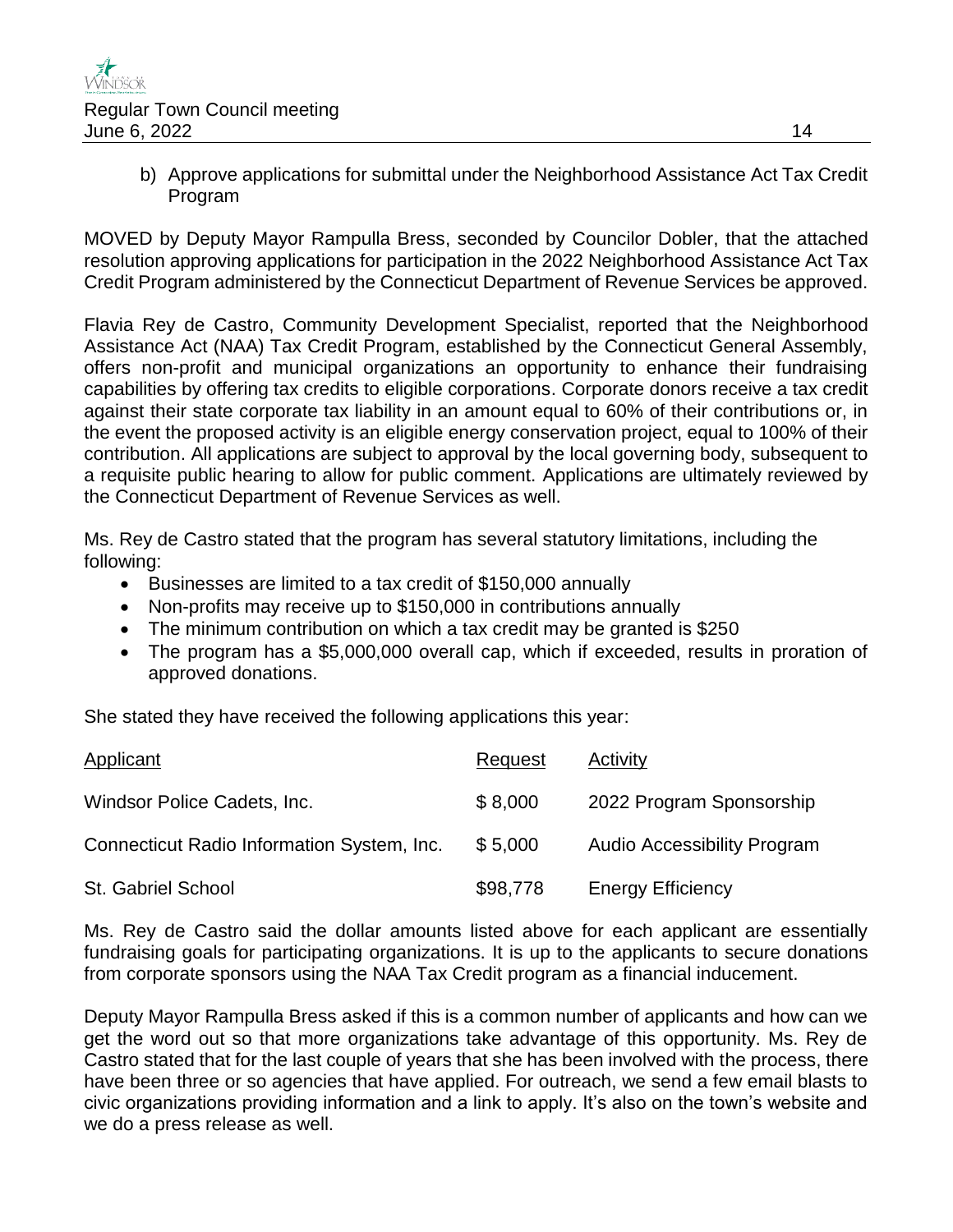Motion Passed 7-0-0 (Councilor Black-Burke not present and Councilor Gluck Hoffman absent)

c) Approve amendments to Payroll and Benefits Assistant job description

MOVED by Deputy Mayor Rampulla Bress, seconded by Councilor Eleveld that the job description for the Payroll & Benefits Assistant position be approved as presented.

Amelia Bliss, Human Resources Director, reported that the Finance and Accounting Department of the Administrative Services Unit includes the unaffiliated full-time positions of Finance Director, Assistant Finance Director, Accountant, and Payroll & Benefits Assistant. The payroll position will become vacant due to a retirement late this summer. It is customary for town staff to review job descriptions when a position is vacated to ensure the duties, education and experience requirements reflected in the job description align with the town's needs. The job description for the Payroll & Benefits Assistant position was reviewed by the Assistant Finance Director, Finance Director and the Human Resources Director. Some changes are necessary for it to reflect the current duties and minimum qualifications of the position.

Ms. Bliss stated that the Payroll & Benefit Assistant position is responsible for performing confidential technical and administrative work preparing and processing the Town's weekly payroll for approximately 300 employees, as well as managing employee and retiree benefit information including pension processing and benefit deductions. The Job Title for this position is proposed to be changed from "Assistant" to "Specialist" to better reflect the responsibilities of the position. Other proposed changes are intended to detail the duties of the position more accurately.

Councilor Eleveld stated there was recently a piece written by a former IBM CEO where they went through educational requirements in job descriptions of which the vast majority required a bachelor's degree and when they finished reevaluating those positions, they discovered that a third or less of those positions actually made sense to have a bachelor's degree. He asked if this is something Ms. Bliss is looking at when reviewing these job descriptions. Does the position really require a bachelor's degree or an associate's degree versus someone who has 10 years worth of experience under their belt? Ms. Bliss said yes, we do look at that and we always include any combination of education and experience that makes them qualified so we have that flexibility.

Motion Passed 7-0-0 (Councilors Black-Burke and Gluck Hoffman were absent)

d) Approve job descriptions for Budget Manager/Senior Accountant

MOVED by Deputy Mayor Rampulla Bress, seconded by Councilor Smith that the Budget Manager/Senior Accountant job description be approved and the position be placed in pay grade 6 of the Administrative Pay.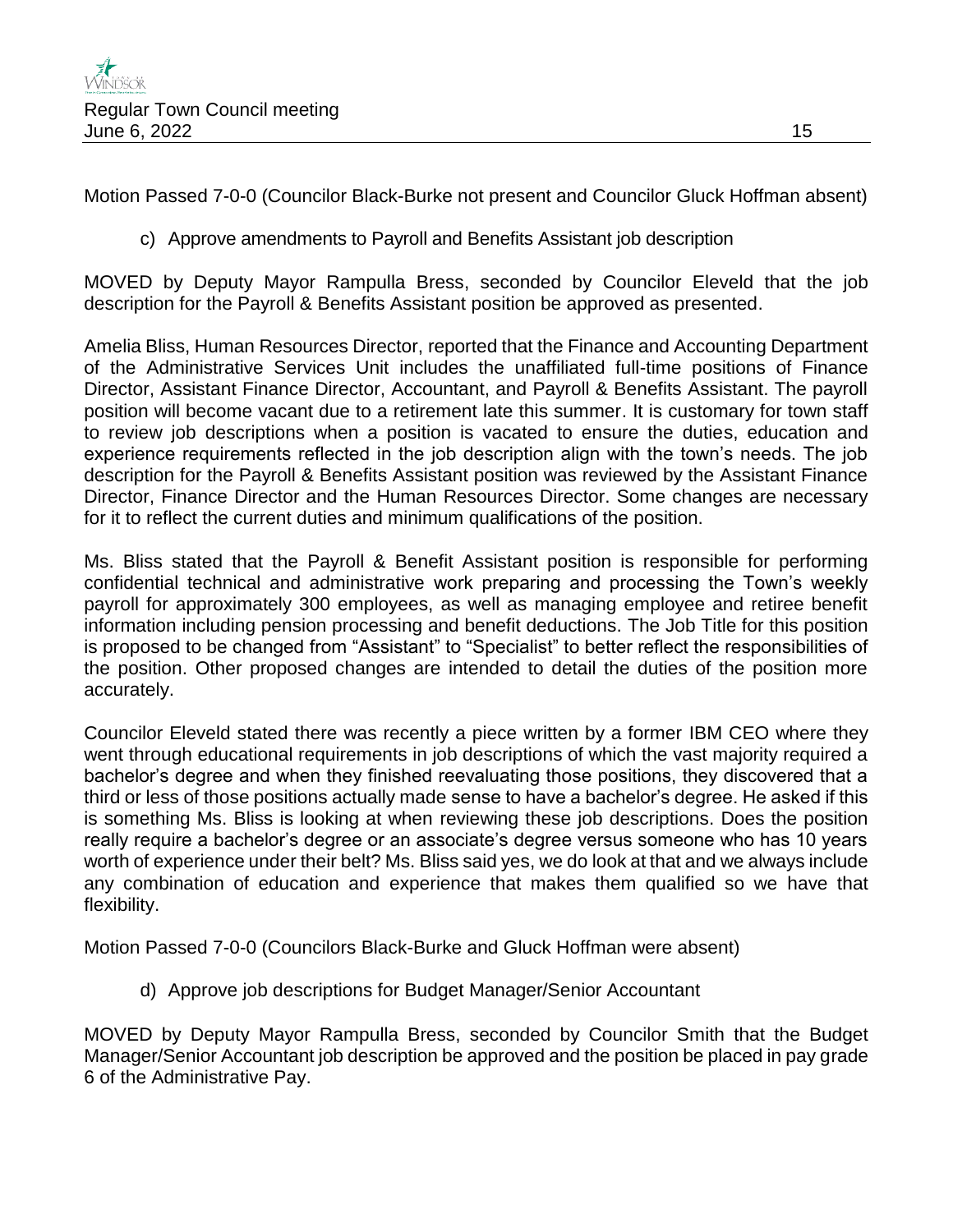Amelia Bliss, Human Resources Director, reported that the Finance and Accounting Department of the Administrative Services Unit includes the unaffiliated full-time positions of Finance Director, Assistant Finance Director, Accountant, and Payroll and Benefits Assistant. In addition to these full-time positions, the department also includes a part-time seasonal Accountant/Budget Analyst position which recently became vacant. It is customary for town staff to review job descriptions when a position is vacated to ensure the duties, education and experience requirements reflected in the job description align with the town's needs. The job description for this position was reviewed by the Assistant Finance Director, Finance Director and the Human Resources Director. Concurrently, department leadership reviewed their department structure to identify possible adjustments or realignments. It is recommended that making the part-time, seasonal Accountant/Budget Analyst position a full-time Budget Manager/Senior Accountant and to fill the Accountant position on a part-time basis which would best meet the needs of the Finance Department and organization at this time and going into the future.

Ms. Bliss stated that the preparation of the town's budget has been managed on a day to day basis by a part-time seasonal staff member. Based on the responsibilities, the year-round nature of budget management and monitoring, and the specific tasks required during the budget process, the Finance Director is proposing that the new full-time position of Budget Manager/Senior Accountant be approved. The main duties of this position would include preparation, analysis and development of the town's budget document; monitoring and analyzing department budgets throughout the year; and, preparing various budget forecasts, reports, schedules and recommendations. The position will also be responsible for senior accounting functions including managing general and subsidiary ledgers; overseeing financial system entries for accounts payable, receivable, payroll and accounting; and preparing financial statements, year-end reports and cost analysis for labor negotiations. A job analysis questionnaire and point factor evaluation were completed and the results indicate the position should be placed in pay grade 6 of the Administrative Pay Plan (\$61,020-\$85,425).

Town Manager Souza stated that part of this is looking to the future. We had a fabulous parttime budget analyst who had previously been a full-time accountant with us and she made a change recently. He said this provides some growth opportunity for our current incumbent in our accountant position to provide a more well-rounded involvement in our budget process. He stated he appreciated the Finance team evaluating their skill sets as part of their team and coming forward with a suggested change.

Councilor Walker stated that both of the job descriptions include that they must have a 10-key calculator. Our phones have calculators. Why include this requirement? Ms. Bliss stated that from her experience sitting in finance and working through things they actually have to have the tape and they save them.

Motion Passed 7-0-0 (Councilors Black-Burke and Gluck Hoffman were absent)

e) Approve amendments to Accountant job description